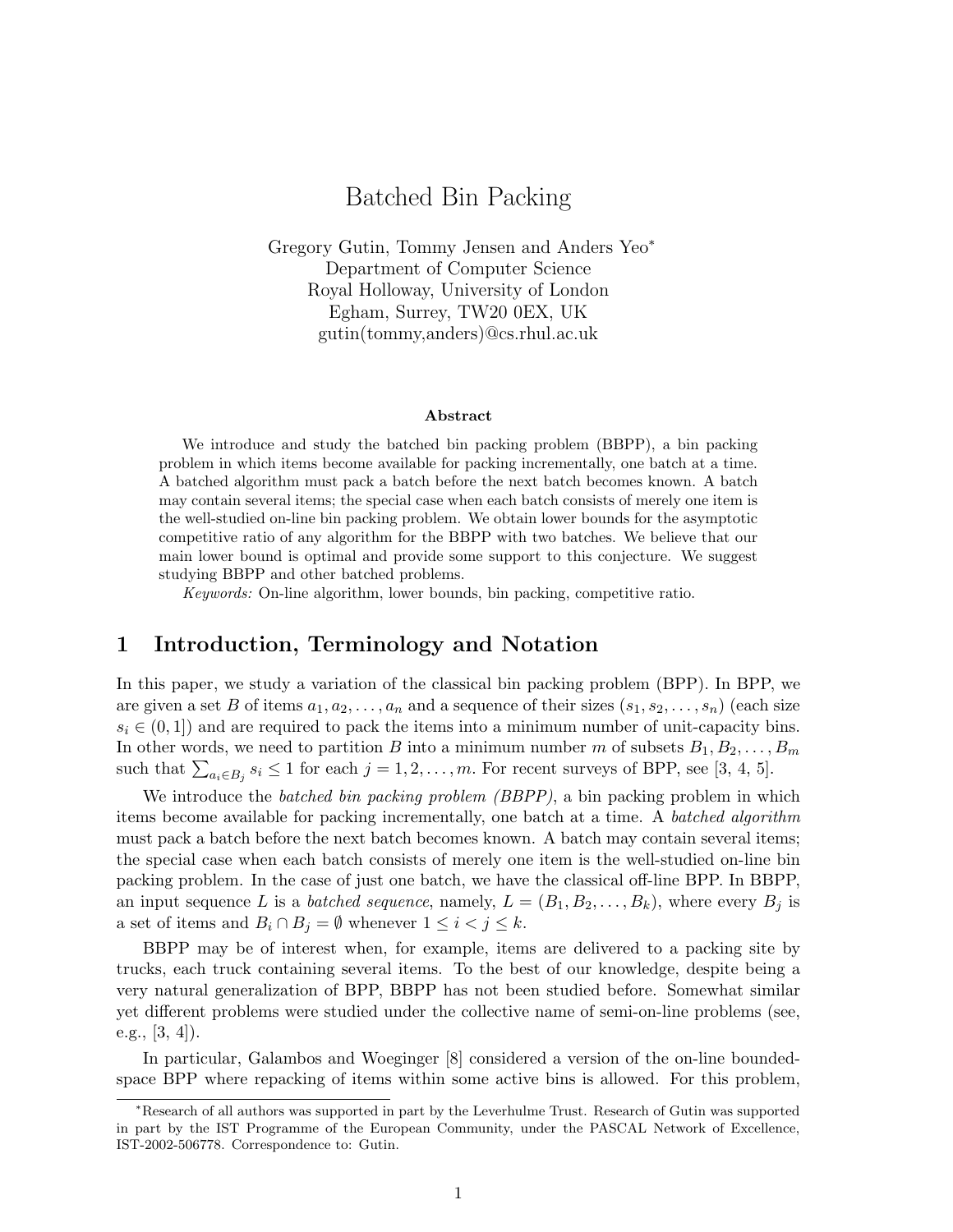the lower bound  $\ell_{LL}$  of Lee and Lee [13] ( $\ell_{LL} \approx 1.69103$ ) for the competitive ratios of bounded-space approximation algorithms still applies. Galambos and Woeginger presented an algorithm that reaches the best possible competitive ratio matching  $\ell_{LL}$  while using only three active bins. Algorithms with much more freedom to rearrange items were developed by Ivković and Lloyd [11, 12]. Grove [9] considered a k-bounded lookahead algorithm, which delays packing an item till  $k - 1$  next items has arrived, or the restricted capacity (of a warehouse) has been exceeded. Grove's algorithms achieves the optimal competitive ratio of  $\ell_{LL}$  when the warehouse capacity is sufficiently large.

The on-line bin batching problem considered in a short note [17] is different from BBPP as it is an extension of the bin covering problem.

All batched sequences with exactly k batches (some of which may be empty) comprise a set, which we denote by  $\mathcal{B}(k)$ . For a given batched sequence L and batched algorithm A, let  $A(L)$  be the number of bins required for L by algorithm A; let  $\text{OPT}(L)$  be the minimum number of bins needed to pack the items of  $L$  when they are all available at once (as in BBP). The asymptotic competitive ratio  $R^{\infty}_{A,k}$  of A on  $\mathcal{B}(k)$  is

$$
\text{limsup}_{N \to \infty} \max \{ \frac{A(L)}{\text{OPT}(L)} : L \in \mathcal{B}(k), \text{ OPT}(L) = N \}.
$$

The asymptotic competitive ratio of a batched algorithm is defined similarly to the asymptotic competitive ratio of an on-line algorithm.

In this paper, we study lower bounds of  $R^{\infty}_{A,2}$  for any batched algorithm A with inputs from  $\mathcal{B}(2)$ . We note that any additional assumptions, such as polynomiality, are not made about the algorithms that we study. In Section 2, we prove such a bound  $r$  in Theorem 1. We conjecture that the bound  $r$  is optimal. To formally support this conjecture we prove in Section 4 that the bound  $r$  is optimal for a wide family of batched sequences. In Section 3 we obtain lower bounds of  $R^{\infty}_{A,2}$  for the restriction of  $\mathcal{B}(2)$  to instances in which the number of item sizes is bounded (a natural constraint). Section 5 is devoted to open problems and suggestions for further research.

Yao [16] was the first to study lower bounds for the asymptotic competitive ratio of an on-line algorithm for BBP. He showed that such a bound is not smaller than 1.5. Brown [1] and Liang [14] independently improved Yao's result to 1.53635. This was further improved by van Vliet [15] to 1.54014. Chandra [2] showed that the preceding lower bounds also apply to randomized algorithms.

Zhang, Cai and Wong [18] observed that, in many real world situations, most scheduling problems occur neither as complete off-line nor as complete on-line models. They investigated the makespan  $m$  identical parallel machine problem when the jobs arrive in two batches  $(2$ -BPMP). They proved that 1.5 is a lower bound for the competitive ratio of a 2-BPMP batched algorithm, showed that 1.5 is sharp in two special cases, and conjectured that 1.5 is sharp in the general case.

We believe that batched generalizations of various on-line problems are of definite interest. Being extensions of the corresponding on-line problems, batched problems may prove to be very difficult to investigate in their general setting. One way around this is to fix the number of batches in possible inputs; an assumption that may be not too restrictive for some batched problems.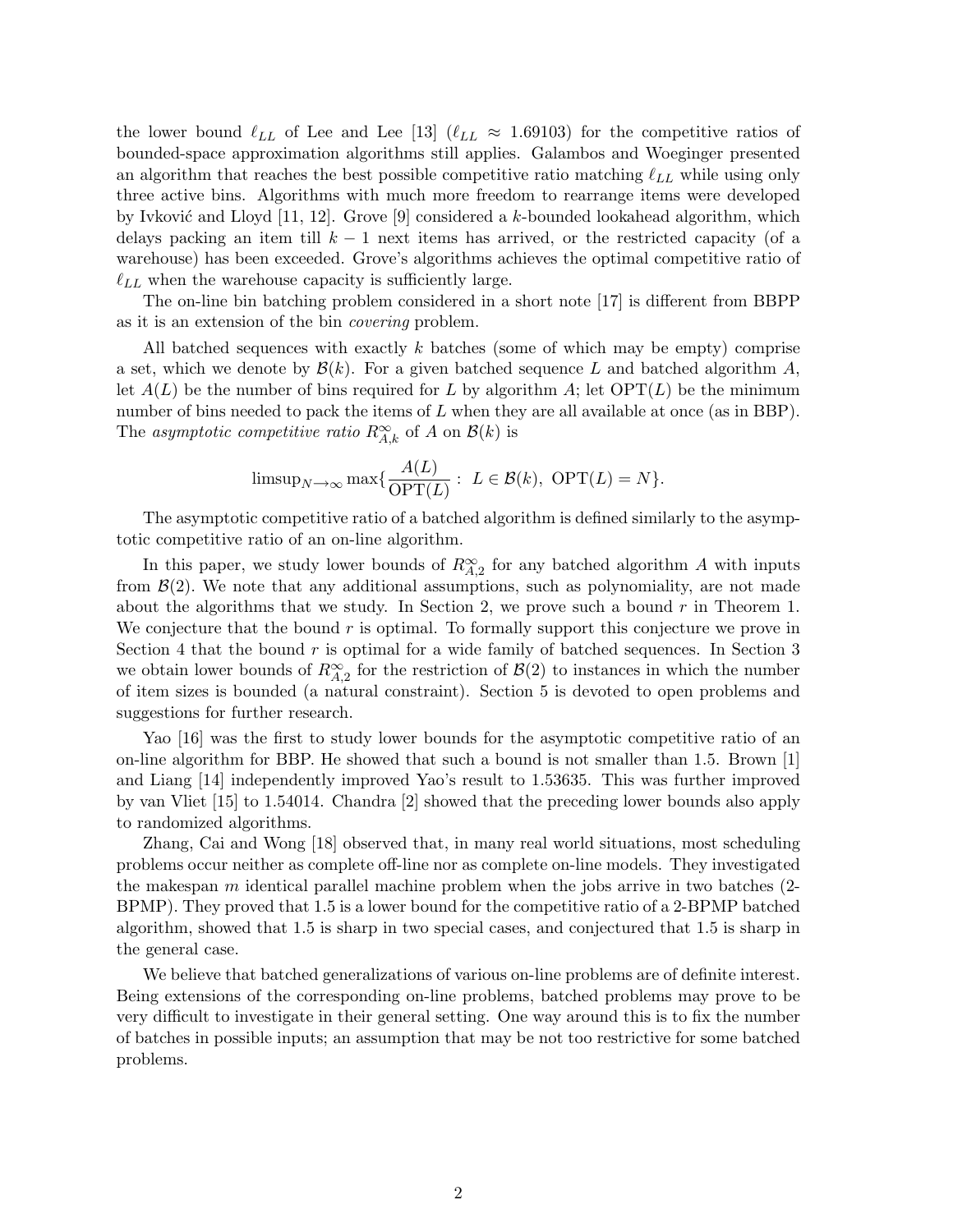#### 2 Lower Bounds

Let 2-BBPP denote the restriction of BBPP to inputs with two batches, i.e., sequences from  $\mathcal{B}(2)$ .

Define  $\sigma$  as the solution in the interval  $(3/2, 2)$  to  $2\sigma - 3 = \ln \sigma$ , with  $\sigma = 1.7915...$ , and let  $r = 2\sigma/(2\sigma - 1) = 1.3871...$  In other words r is a solution to  $\frac{r}{r-1} - 3 = \ln \frac{r}{2r-2}$ .

**Theorem 1** If A is a batched algorithm for 2-BBPP, then  $R_{A,2}^{\infty} \geq r$ .

**Proof:** Consider instances  $L = (B_1, B_2)$  of 2-BBPP, the first batch  $B_1$  consisting of *n* items all of size equal to s, where  $0 < s < 1$ . Let  $t = \frac{1}{s}$  $\frac{1}{s}$ ; then t is the maximal number of items from  $B_1$  which can be packed into one bin.

The second batch  $B_2$  will be either equal to the empty batch  $B^0$ , or to  $B^j$  consisting of  $n/j$  items each of size  $1 - js$ , with  $j = 1, 2, \ldots, m := \lceil \frac{1}{2} \rceil$  $\frac{1}{2s}$  – 1. (We assume throughout, without loss of generality, that n is divisible by every integer  $1, 2, \ldots, m$  and also by t.) Hence no two items from  $B^j$  fit into one bin together, and an item from  $B^j$  leaves room for j items from  $B_1$ , and no more  $(1 \leq j \leq m)$ . Since this bin packing problem is easy to analyze for the range  $s \geq 1/2$ , we further assume  $s < 1/2$ , and hence  $m \geq 1$ .

Assume that an algorithm  $A$  for 2-BBPP packs the items of  $B_1$  so that the number of bins containing exactly *i* items is  $y_i = nx_i$ , for each  $i = 1, 2, ..., t$ . Hence  $y_1 + 2y_2 + \cdots + ty_t = n$ and

$$
\sum_{i=1}^{t} ix_i = 1\tag{1}
$$

Assume that the number of bins used by A when packing any two consecutive batches never exceeds a factor of z times the optimum number of bins that may be used in packing (off-line) the items contained in the union of the same two batches. Applying this assumption to  $B_2 = B^0$ , it follows that

$$
\sum_{i=1}^{t} x_i \le \frac{1}{t} z,\tag{2}
$$

since the items from  $B_1$  can be packed into  $n/t$  bins.

For  $B_2 = B^m$  there exists a packing of  $B_1 \cup B_2$  into  $n/m$  bins, whereas A uses at least  $n \sum_{i}^{\mathbf{r}}$  $\sum_{i=m+1}^{t} x_i$  bins each of which contains no items from  $B_2$  (as this many bins are already packed too full), together with an additional  $n/m$  bins each of which contains precisely one item from  $B_2$ . We then have

$$
\sum_{i=m+1}^{t} x_i + \frac{1}{m} \le \frac{1}{m} z.
$$
 (3)

Similarly, for  $B_2 = B^j$ ,  $1 \le j \le m - 1$ ,

$$
\sum_{i=j+1}^{t} x_i + \frac{1}{j} \le \frac{1}{j} z.
$$
 (4)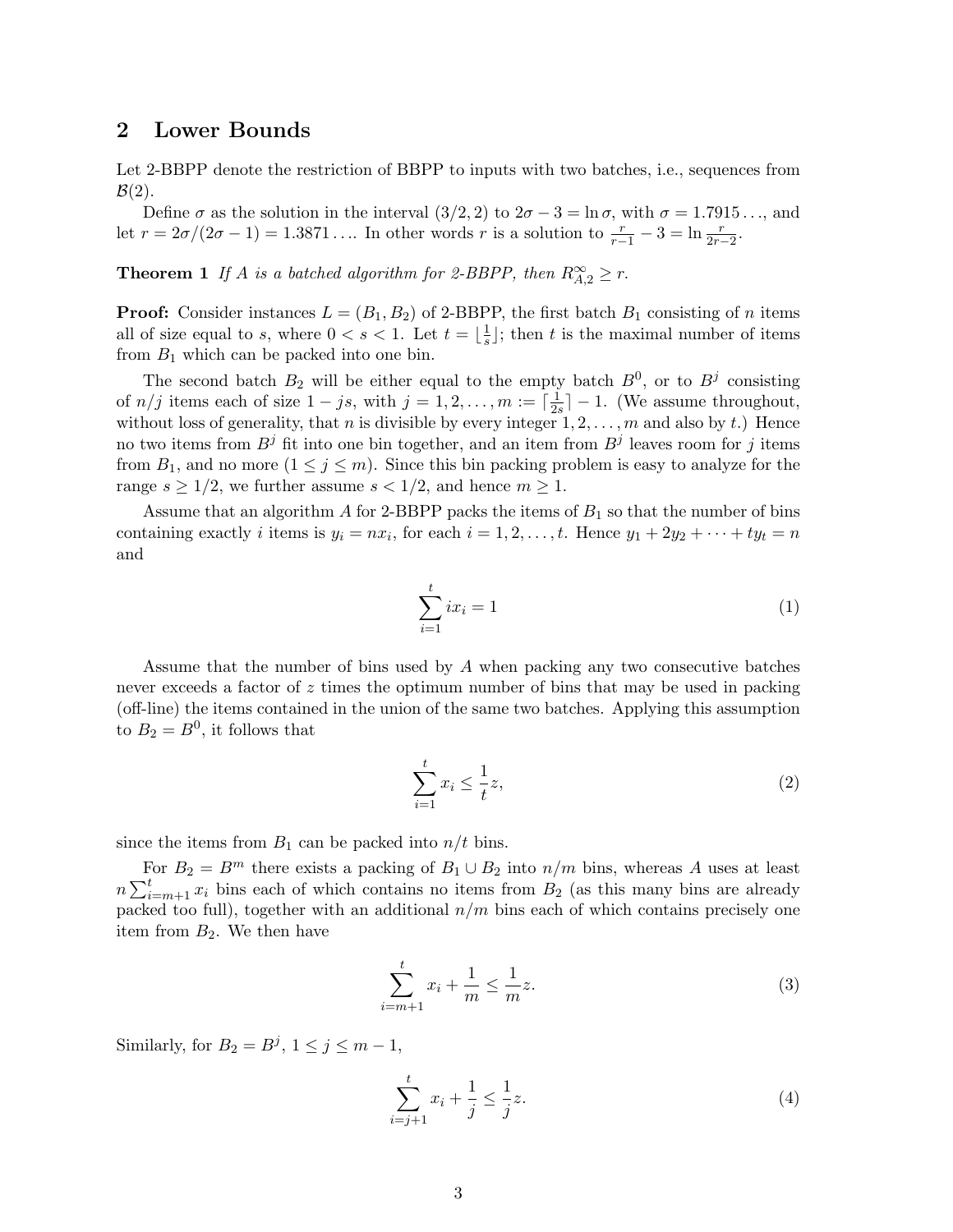Let  $\ell \in \{1, 2, \ldots, m\}$ . We consider the sum of (4) over the values  $j = \ell, \ell + 1, \ldots, m - 1$ :

$$
\sum_{j=\ell}^{m-1} \sum_{i=j+1}^{t} x_i + \lambda_m(\ell) \le \lambda_m(\ell) z,
$$
\n(5)

where

$$
\lambda_m(\ell):=\sum_{j=\ell}^{m-1}\frac{1}{j}.
$$

Noting, by reordering of sums, that

$$
\sum_{j=\ell}^{m-1} \sum_{i=j+1}^{t} x_i = \sum_{i=\ell+1}^{m} (i-\ell)x_i + \sum_{i=m+1}^{t} (m-\ell)x_i,
$$

we get by adding  $\ell$  times (2) to  $t - m$  times (3) to (5),

$$
\ell \sum_{i=1}^{t} x_i + (t - m) \sum_{i=m+1}^{t} x_i + \frac{t - m}{m} + \sum_{i=\ell+1}^{m} (i - \ell) x_i +
$$

$$
+ \sum_{i=m+1}^{t} (m - \ell) x_i + \lambda_m(\ell) \le (\frac{\ell}{t} + \frac{t - m}{m} + \lambda_m(\ell)) z.
$$
(6)

Collecting first in (6) the terms involving  $x_i$ ,  $1 \le i \le t$ , and finally applying (1) yields

$$
\ell \sum_{i=1}^{t} x_i + (t - m) \sum_{i=m+1}^{t} x_i + \sum_{i=\ell+1}^{m} (i - \ell) x_i + \sum_{i=m+1}^{t} (m - \ell) x_i =
$$
  

$$
\sum_{i=1}^{\ell} \ell x_i + \sum_{i=\ell+1}^{m} i x_i + \sum_{i=m+1}^{t} t x_i \ge
$$
  

$$
\sum_{i=1}^{t} i x_i = 1.
$$

We conclude by (6) that

$$
\frac{t}{m} + \lambda_m(\ell) \leq (\frac{\ell}{t} + \frac{t}{m} - 1 + \lambda_m(\ell))z,
$$

and therefore

$$
z \ge \frac{\frac{t}{m} + \lambda_m(\ell)}{\frac{t}{m} + \lambda_m(\ell) - 1 + \frac{\ell}{t}} = 1 + \left(\frac{\frac{t}{m} + \lambda_m(\ell)}{1 - \frac{\ell}{t}} - 1\right)^{-1}.
$$
 (7)

We will now assume that  $\ell$  and m satisfy  $m \ge \ell > 1$  and  $(m - 1)/(\ell - 1) \le \sigma \le m/(\ell - 1)$ . (For any  $\ell > 1$ , it is clearly possible to achieve this by choosing an appropriate value of s.) It follows that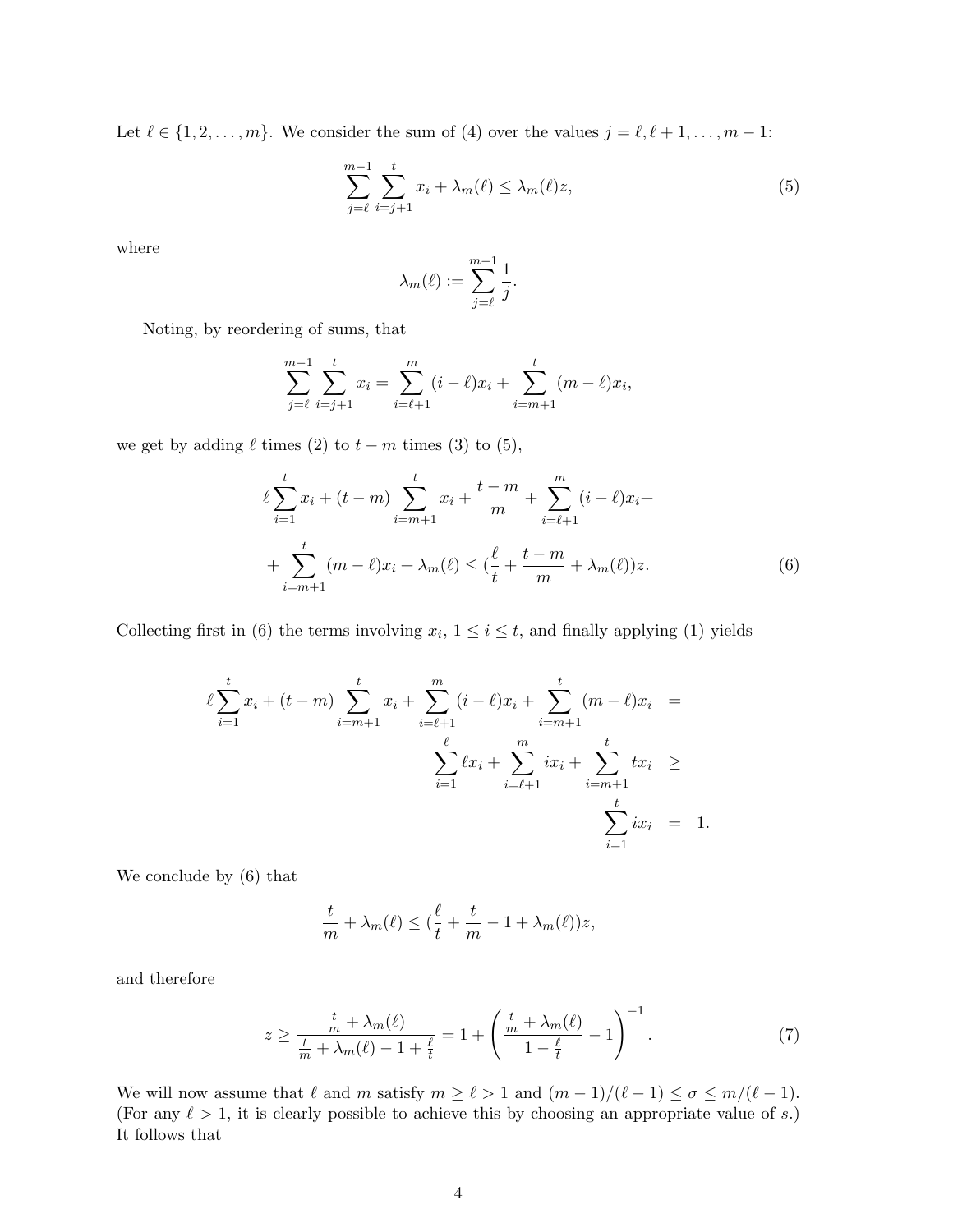$$
\lambda_m(\ell) = \sum_{j=\ell}^{m-1} \frac{1}{j} \le \int_{\ell-1}^{m-1} \frac{1}{y} dy = \ln \frac{m-1}{\ell-1} \le \ln \sigma = 2\sigma - 3.
$$

Moreover, from  $\sigma \leq m/(\ell - 1)$ , we have

$$
\frac{\ell}{t} \le \frac{1}{t}(\frac{m}{\sigma} + 1) = \frac{m}{\sigma t} + \frac{1}{t}.
$$

It follows from (7) that

$$
z \geq 1 + \left(\frac{\frac{t}{m} + 2\sigma - 3}{1 - \frac{m}{\sigma t} - \frac{1}{t}} - 1\right)^{-1},
$$

which, using that  $t/m$  converges to 2, approaches the value  $2\sigma/(2\sigma-1)$  as t grows to infinity. Hence, the lower bound

$$
z \ge 2\sigma/(2\sigma - 1) = r
$$

is proved.  $\Box$ 

We believe that the bound  $r$  in the above theorem is optimal:

**Conjecture 1** There exists an algorithm A for 2-BBPP with  $R_{A,2}^{\infty} = r$ .

We remark that  $(7)$  does not contradict this conjecture. The following lemma, which will be used in the proof of Theorem 2 shows that the value of the right hand side of (7) is indeed bounded from above by r.

**Lemma 1** Let  $0 < s < 1/2$ ,  $t = |1/s|$ ,  $m = \lceil \frac{1}{2} \rceil$  $\frac{1}{2s}$ ] - 1, 1  $\leq \ell \leq m$ , and  $\lambda_m(\ell) = \sum_{j=\ell}^{m-1} 1/j$ . Then  $1 + \left(\frac{\frac{t}{m} + \lambda_m(\ell)}{n}\right)$ − 1  $\sqrt{-1}$  $\leq r$ .

 $1-\frac{\ell}{t}$ t

Proof: The estimate

$$
\lambda_m(\ell) \ge \int_{\ell}^m \frac{1}{y} dy = \ln \frac{m}{\ell}
$$

implies

$$
\begin{array}{rcl} 1 + \left( \displaystyle\frac{\frac{t}{m} + \lambda_m(\ell)}{1 - \frac{\ell}{t}} - 1 \right)^{-1} & \leq & 1 + \left( \displaystyle\frac{\frac{t}{m} - \ln \frac{t}{m} - \ln \frac{\ell}{t}}{1 - \frac{\ell}{t}} - 1 \right)^{-1} \\ & \leq & 1 + \left( \displaystyle\frac{2 - \ln 2 - \ln \frac{\ell}{t}}{1 - \frac{\ell}{t}} - 1 \right)^{-1}, \end{array}
$$

where the last inequality follows from  $t/m \geq 2$  and the fact that  $x \mapsto x - \ln x$  defines an increasing function on  $(1, \infty)$ . Finally it is straightforward to verify that the function defined for  $0 < x < 1$  by

$$
x \mapsto \frac{2 - \ln 2 - \ln x}{1 - x}
$$

assumes a unique minimum value of  $2\sigma$  at the point  $x_0 = 1/(2\sigma)$ . This proves the lemma, since  $r = 1 + 1/(2\sigma - 1)$ .

Further formal and informal support to Conjecture 1 is provided in Section 4.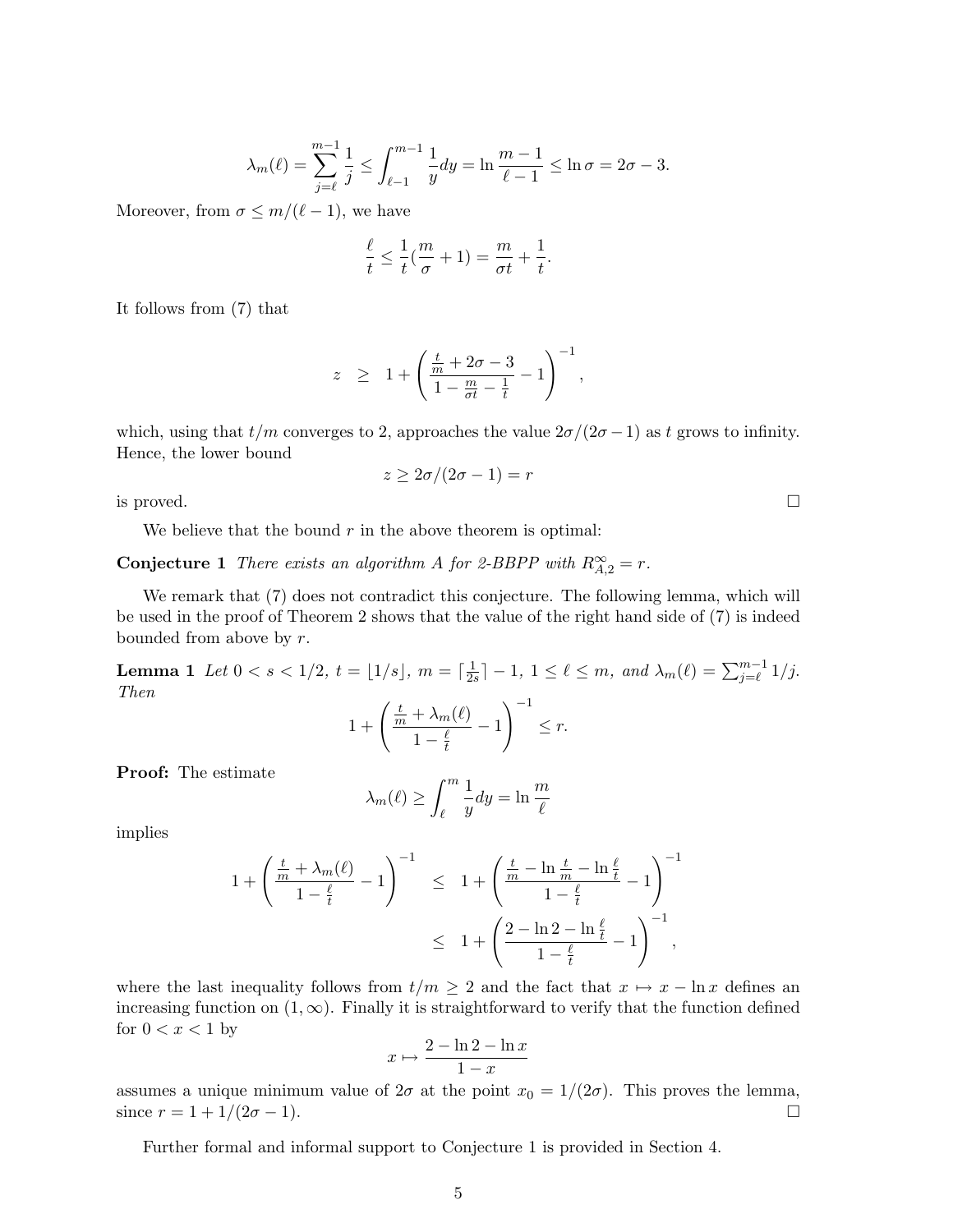#### 3 Lower Bounds for a Variation of 2-BBPP

The bound  $(7)$  may be thought of as derived from instances L of 2-BBPP in which the  $m - \ell + 2$  distinct values  $s, 1 - \ell s, 1 - (\ell + 1)s, \ldots, 1 - ms$  are the only item sizes which can occur (as the batches  $B^1, B^2, \ldots, B^{\ell-1}$  are not considered when deriving (5)).

Consider now only instances of 2-BBPP in which the number of different item sizes is at most  $p(\geq 2)$ . Suppose a batched algorithm is given the possible item sizes at the same time as it gets the first batch of an instance  $L \in \mathcal{B}(2)$ . Then the lower bound (7) applies to the competitive ratio of any such empowered algorithm, with  $\ell = m - p + 2$  and for any suitable choice of s. For each p, we have chosen  $m = \lfloor (\sigma(p - 1) - 1)/(\sigma - 1) \rfloor$ ,  $t = 2m$ , and  $s = 2/(2t+1).$ 

This provides the values of  $r(p)$ , a lower bound for the asymptotic competitive ratio of such an empowered algorithm, given in the following table. It is in general not clear whether these might be the best possible bounds  $r(p)$ . It seems that  $r(2)$  is best possible (generalizing a result from [7] our recent paper [10] shows the existence of an algorithm for on-line bin packing which reaches an asymptotic competitive ratio of 4/3 when only two item sizes are allowed and known in advance).

| р | $\boldsymbol{s}$ | t  | m  | ł. | $\lambda_m(\ell)$ | r(p)   |
|---|------------------|----|----|----|-------------------|--------|
| 2 | 2/5              | 2  |    |    |                   | 1.3333 |
| 3 | 2/17             | 8  | 4  | 3  | 1/3               | 1.3658 |
| 4 | 2/25             | 12 | 6  | 4  | 9/20              | 1.3738 |
| 5 | 2/33             | 16 | 8  | 5  | 107/210           | 1.3773 |
| 6 | 2/45             | 22 | 11 |    | 1207/2520         | 1.3793 |

### 4 Possible Optimality of r

For every fixed  $s < 1/2$  we have exhibited a lower bound (7) for the asymptotic competitive ratio of any algorithm for the restriction of 2-BBPP to the special subclass of instances  $L = (B_1, B_2)$  for which all items of the initial batch  $B_1$  have the same size s. The bound is given as a function of  $t = |1/s|$  and  $m = \lfloor 1/(2s) \rfloor - 1$ , and choosing the value of  $\ell$  suitably,  $1 \leq \ell \leq m$ .

Let B' denote the set of instances  $L = (B_1, B_2) \in \mathcal{B}(2)$  for which all items of the initial batch  $B_1$  are of the same size  $s = 1/t$  for some integer  $t > 2$ . We now confirm Conjecture 1 for this subclass  $\mathcal{B}'$  of  $\mathcal{B}(2)$ .

**Theorem 2** There exists a batched algorithm A with the property

$$
\text{limsup}_{N \to \infty} \max \{ \frac{A(L)}{\text{OPT}(L)} : L \in \mathcal{B}', \text{ OPT}(L) = N \} = r.
$$

**Proof:** We will describe an algorithm A, such that for every  $\varepsilon > 0$  the ratio  $A(L)/OPT(L)$ exceeds the right hand side of (7) by at most  $\varepsilon$  for all instances  $L \in \mathcal{B}'$  for which  $OPT(L)$  is sufficiently large. Using Lemma 1 this implies

$$
\text{limsup}_{N \to \infty} \max \{ \frac{A(L)}{\text{OPT}(L)} : L \in \mathcal{B}', \text{ OPT}(L) = N \} \le r.
$$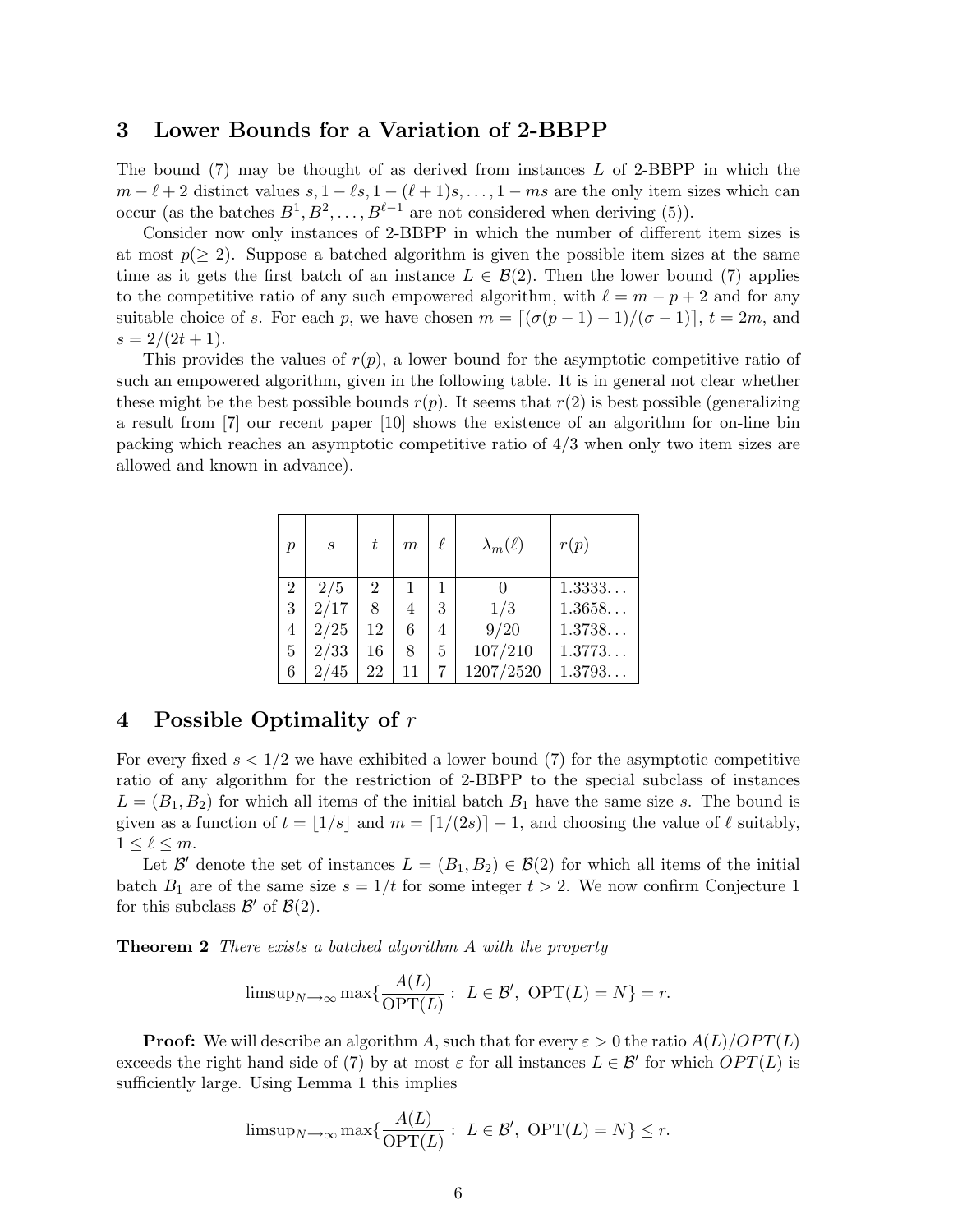By the proof of Theorem 1, r is also a lower bound, so the Theorem follows.

Let  $L = (B_1, B_2)$  be an instance in  $\mathcal{B}'$  having *n* items in  $B_1$  all of size  $s = 1/t$ , where  $t > 2$  is an integer, and let  $m = \lfloor 1/(2s) \rfloor - 1 = \lfloor t/2 \rfloor - 1$ . Choose as  $\ell$  the smallest positive number satisfying  $\lambda_m(\ell) \ge \frac{t}{\ell} - \frac{t}{m} - 1$  (this inequality holds for  $\ell = m$ , so the choice is indeed possible), and let

$$
z = \frac{\frac{t}{m} + \lambda_m(\ell)}{\frac{t}{m} + \lambda_m(\ell) - 1 + \frac{\ell}{t}}
$$

.

We observe that  $z \geq 1$  holds. Now define values  $w_1, w_2, \ldots, w_t, w_{t+1}$  by

$$
w_i = \begin{cases} 0 & \text{if } i = t + 1, \\ \frac{1}{m}(z - 1) & \text{if } m + 1 \le i \le t, \\ \frac{i-1}{i} (z - 1) & \text{if } \ell + 1 \le i \le m, \\ \frac{1}{t} z & \text{if } 1 \le i \le \ell. \end{cases}
$$

The inequality  $w_{\ell} \geq w_{\ell+1}$  follows from the choice of  $\ell$ , which implies

$$
\frac{z-1}{z} = \frac{1 - \frac{\ell}{t}}{\frac{t}{m} + \lambda_m(\ell)} \le \frac{1 - \frac{\ell}{t}}{\frac{t}{\ell} - 1} = \frac{\ell}{t},
$$

and hence  $w_{\ell} = \frac{1}{t}$  $\frac{1}{t}z \geq \frac{1}{\ell}$  $\frac{1}{\ell}(z-1) = w_{\ell+1}$ . This and the fact  $z \ge 1$  imply  $w_1 \ge w_2 \ge \cdots \ge w_{t+1}$ .

We will consider differences of the form  $\lfloor nw_i \rfloor - \lfloor nw_{i+1} \rfloor$  for  $i = 1, 2, \ldots, t$ . These are non-negative integers having the property

$$
\sum_{i=1}^t i(\lfloor nw_i \rfloor - \lfloor nw_{i+1} \rfloor) = \sum_{i=1}^t \lfloor nw_i \rfloor.
$$

Using the equality

$$
\sum_{i=1}^{t} nw_i = n((t-m)\frac{1}{m}(z-1) + \sum_{i=\ell+1}^{m} \frac{1}{i-1}(z-1) + \frac{\ell}{t}z)
$$
  
=  $n((\frac{t}{m} - 1 + \lambda_m(\ell) + \frac{\ell}{t})(z-1) + \frac{\ell}{t})$   
=  $n$ ,

we deduce that

$$
0 \leq n - \sum_{i=1}^{t} i(\lfloor nw_i \rfloor - \lfloor nw_{i+1} \rfloor) \leq t.
$$

We will let  $A$  pack  $B_1$  by first distributing a subset of the items in such a way that the number of bins containing i items is precisely  $\lfloor nw_i \rfloor - \lfloor nw_{i+1} \rfloor$ , followed by packing any remaining items into one additional bin (if needed), which is possible by the preceding inequality. When receiving  $B_2$ , the existing packing of the items from  $B_1$  is completed in an optimal way by A to a final packing of  $B_1 \cup B_2$ . Again we remark that the running time efficiency of A is not an issue.

Let  $y_i$  denote the number of bins which contain i items when A has finished the packing Let  $y_i$  denote the number of bins which cont<br>of  $B_1$ , for  $i = 1, 2, ..., t$ . Then with  $i' = n - \sum_{i=1}^{t}$  $\sum_{i=1}^t i(\lfloor nw_i \rfloor - \lfloor nw_{i+1} \rfloor)$  we have

$$
y_i = \begin{cases} \lfloor nw_i \rfloor - \lfloor nw_{i+1} \rfloor + 1 & \text{if } i = i',\\ \lfloor nw_i \rfloor - \lfloor nw_{i+1} \rfloor & \text{otherwise.} \end{cases}
$$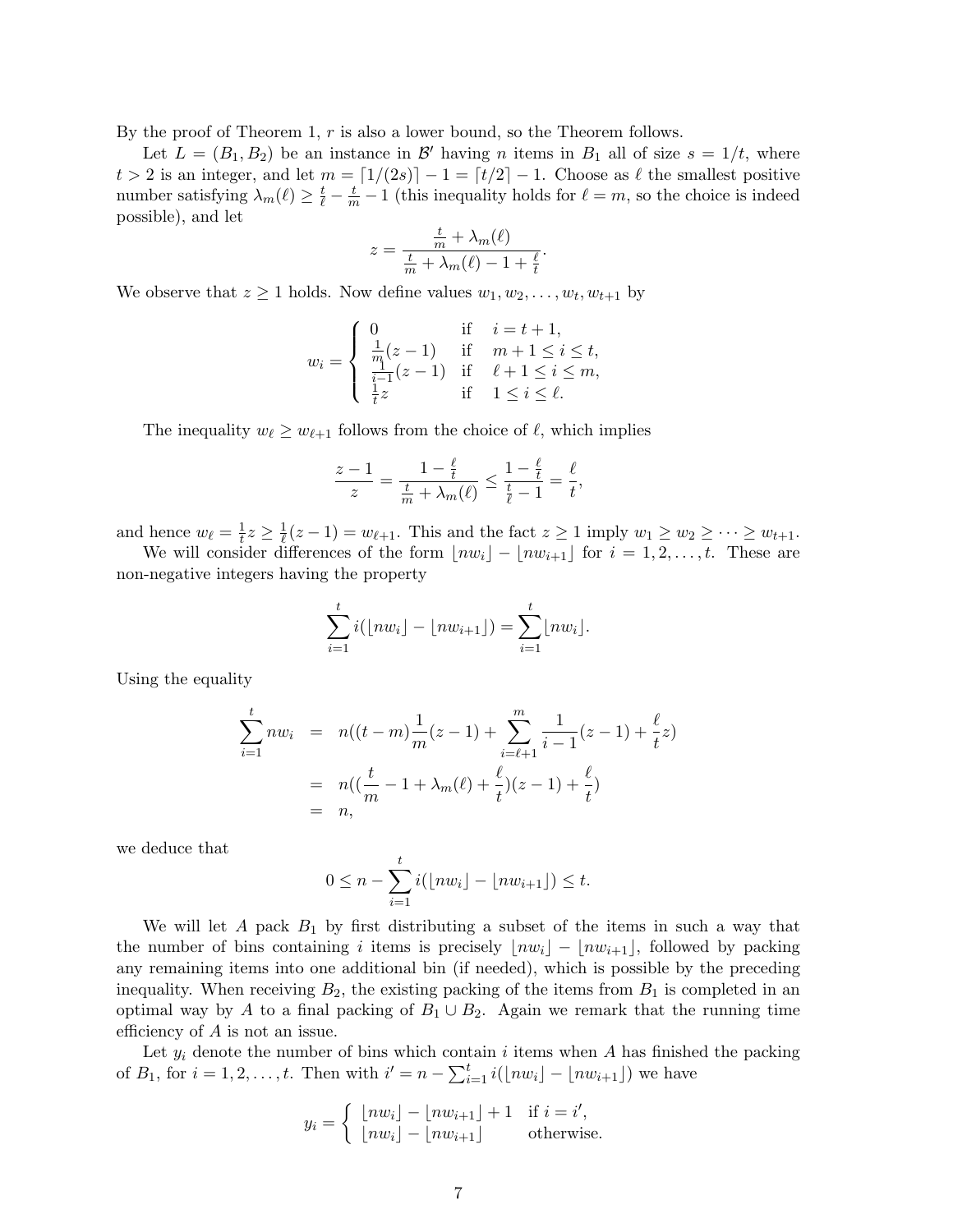Let  $\varepsilon > 0$ . To prove the theorem it is sufficient to show, that there exists a number  $N(\varepsilon)$ such that  $OPT(L) \geq N(\varepsilon)$  implies

$$
\frac{A(L)}{OPT(L)} \le z + \varepsilon.
$$

Indeed we will show that this holds with  $N(\varepsilon) = 1/\varepsilon$ .

Let  $B_2$  consist of k items of sizes  $(s_1, s_2, \ldots, s_k)$ . We begin by making a few simplifying assumptions.

 $(A1)$  In any optimal solution to L each bin contains at most one item from  $B_2$ .

Otherwise, if the items of sizes  $s_1, s_2$ , say, are placed in the same bin in some optimal solution, then we consider  $L' = (B_1, B_2')$  where  $B_2'$  contains  $k-1$  items of sizes  $(s_1 + s_2, s_3, \ldots, s_k)$ . Then  $OPT(L') = OPT(L)$  and  $A(L') \ge A(L)$  are satisfied. We may now replace L by L', since  $A(L)/OPT(L) \leq z + \varepsilon$  would follow from  $A(L')/OPT(L') \leq z + \varepsilon$ .

(A2)  $s_j/s$  is an integer for every  $j = 1, 2, \ldots, k$ .

Indeed, if we replace  $B_2$  by  $B_2'$  having item sizes  $(\lceil s_1/s \rceil s, \lceil s_2/s \rceil s, \ldots, \lceil s_k/s \rceil s)$  and let  $L' = (B_1, B_2')$ , then  $OPT(L') = OPT(L)$  follows from (A1) and the integrality of 1/s. As before,  $A(L') \geq A(L)$  holds.

 $(A3)$  Any pair of items in  $B_2$  have combined size strictly greater than 1.

Otherwise, say if  $s_1 + s_2 \leq 1$ , we consider the two bins of an optimal packing of L that contain the items of sizes  $s_1$  and  $s_2$ . Using (A2) and the integrality of  $1/s$ , we may rearrange the items between these two bins to obtain a new packing using equally many bins, but having the items of sizes  $s_1, s_2$  in the same bin. This packing would contradict  $(A1)$ .

From these assumptions it follows that any bin can contain at most one item from  $B_2$ . Thus the solution  $A(L)$  is given by a largest matching between the items from  $B_2$  and the partially packed bins containing the items from  $B_1$ . Here an item may be matched to a bin, only if its size is no larger than the space which remains in the bin. We will apply the theorem of König on maximum matchings in bipartite graphs (e.g. see  $[6]$ , Theorem 2.1.1): The maximal size of a matching in a bipartite graph equals the minimal number of vertices which cover all edges (where a vertex is said to 'cover' its incident edges). For simplicity assume  $s_1 \leq s_2 \leq \cdots \leq s_k$ , and let  $b_1, b_2, \ldots, b_{n'}$  with  $0 < b_1 \leq b_2 \leq \cdots \leq b_{n'}$  denote the contents of the bins which have been partially packed by A with items from  $B_1$ . Applying König's theorem, the largest size of a matching between items and bins is equal to

$$
M = \min\{i_0 + j_0 \mid b_i + s_j \le 1 \Rightarrow i \le i_0 \lor j \le j_0\},\
$$

where the minimum is taken over all  $i_0, j_0$  with  $0 \le i_0 \le n'$  and  $0 \le j_0 \le k$ . Suppose that the minimum is achieved as  $M = i_0 + j_0$ , so that  $b_i + s_j \leq 1 \Rightarrow i \leq i_0 \vee j \leq j_0$ . Then  $A(L) = n' + k - i_0 - j_0$  follows. Let  $k' = k - j_0$ . If  $k' = 0$ , then we let  $B'_2$  be empty. Otherwise we let  $B_2'$  be a batch consisting of k' items each of size  $s_{j_0+1}$ . Applying König's theorem now for  $L' = (B_1, B_2')$ , and noting that  $b_i + s_{j_0+1} \leq 1 \Rightarrow i \leq i_0$ , it follows that  $A(L') \geq n' + k' - i_0 = A(L)$ . Moreover,  $OPT(L') \leq OPT(L)$  is trivial. If strict inequality  $OPT(L') < OPT(L)$  holds, then we consider  $L'' = (B_1, B_2'')$  instead, with  $B_2''$  obtained from  $B'_2$  by adding more items of size  $s_{j_0+1}$  until  $OPT(L^{\nu}) = OPT(L)$  is satisfied. So we may assume that all items of  $B_2$  have the same size.

For each  $j = 0, 1, \ldots, m$  let  $B(j, k)$  be a batch of k items all of size  $1 - js$ , and let  $L(j, k)$ denote the instance  $(B_1, B_2) = (B_1, B(j, k))$  of  $\mathcal{B}'$ . Then by the above argument, using  $(A2)$ ,  $(A3)$ , and the integrality of  $1/s$ , we may assume the following.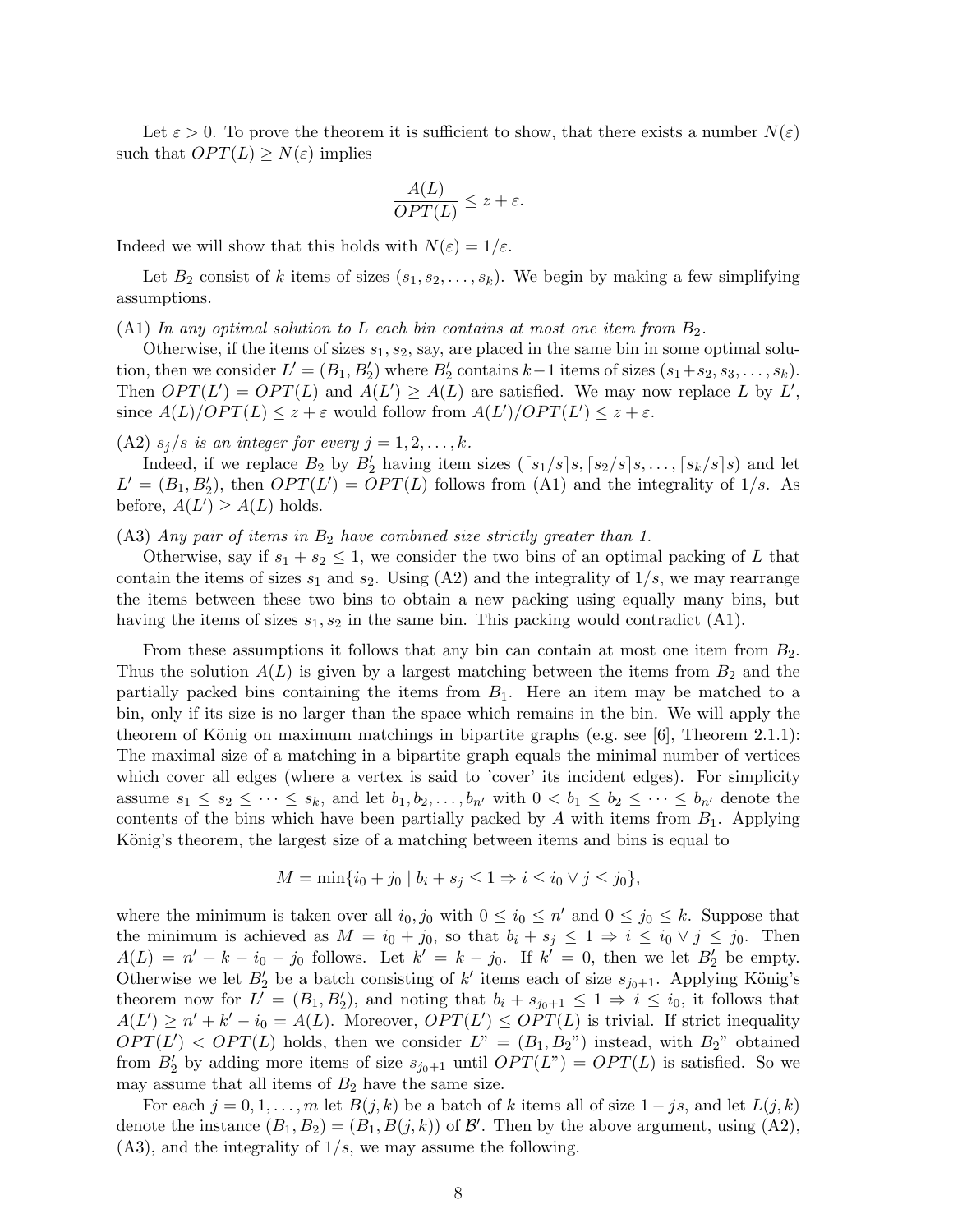(A4)  $L = L(j, k)$  for some  $j = 0, 1, ..., m$ .

This simplification allows us to directly calculate the values of  $A(L)$  and  $OPT(L)$ . The value for  $OPT(L)$  is easily deduced.

$$
OPT(L) = \begin{cases} k & \text{if } n < jk, \\ k + \lceil \frac{n - jk}{t} \rceil & \text{if } n \ge jk. \end{cases}
$$

So in any case the bound  $OPT(L) \geq k + (n - jk)/t$  follows.

For  $A(L)$  the precise value is depending on whether all items from  $B_2$  can be accomodated by the already partially packed bins. For each that cannot, A must open an additional bin. Thus we have

$$
A(L) = \begin{cases} \sum_{i=1}^{t} y_i & \text{if } k < \sum_{i=1}^{j} y_i, \\ \sum_{i=j+1}^{t} y_i + k & \text{if } k \ge \sum_{i=1}^{j} y_i. \end{cases}
$$

**Case 1.**  $k < \sum_{i=1}^{j} y_i$ . Then  $A(L) \leq |nz/t| + 1 \leq nz/t + 1$ , hence,

$$
\frac{A(L)}{OPT(L)} \leq \frac{nz/t}{k + (n - jk)/t} + \frac{1}{OPT(L)}
$$
  
= 
$$
\frac{z}{1 + k(t - j)/n} + \frac{1}{OPT(L)}
$$
  

$$
\leq z + \frac{1}{OPT(L)},
$$

which concludes this case.

Case 2.  $k \geq \sum_{i=1}^{j}$  $_{i=1}^{j} y_i$ . It follows in particular that

$$
A(L) \le \lfloor nw_{j+1} \rfloor + k + 1 = \begin{cases} \lfloor n(z-1)/j \rfloor + k + 1 & \text{if } \ell \le j \le m, \\ \lfloor nz/t \rfloor + k + 1 & \text{if } 0 \le j < \ell. \end{cases}
$$

We distinguish two subcases.

Case 2.1.  $j < \ell$ . The choice of  $\ell$  yields

$$
\lambda_m(\ell) = \lambda_m(\ell-1) - \frac{1}{\ell-1} < \frac{t-1}{\ell-1} - \frac{t}{m} - 1,
$$

and therefore

$$
\frac{z-1}{z} = \frac{1 - \frac{\ell}{t}}{\frac{t}{m} + \lambda_m(\ell)} > \frac{1 - \frac{\ell}{t}}{\frac{t-1}{\ell - 1} - 1} = \frac{\ell - 1}{t} \ge \frac{j}{t}.
$$

Now we obtain

$$
\frac{A(L)}{OPT(L)} \leq \frac{nz/t + k}{k + n/t - jk/t} + \frac{1}{OPT(L)}
$$
  
\n
$$
\leq \frac{nz/t + k}{k + n/t - k(z - 1)/z} + \frac{1}{OPT(L)}
$$
  
\n
$$
= z + \frac{1}{OPT(L)},
$$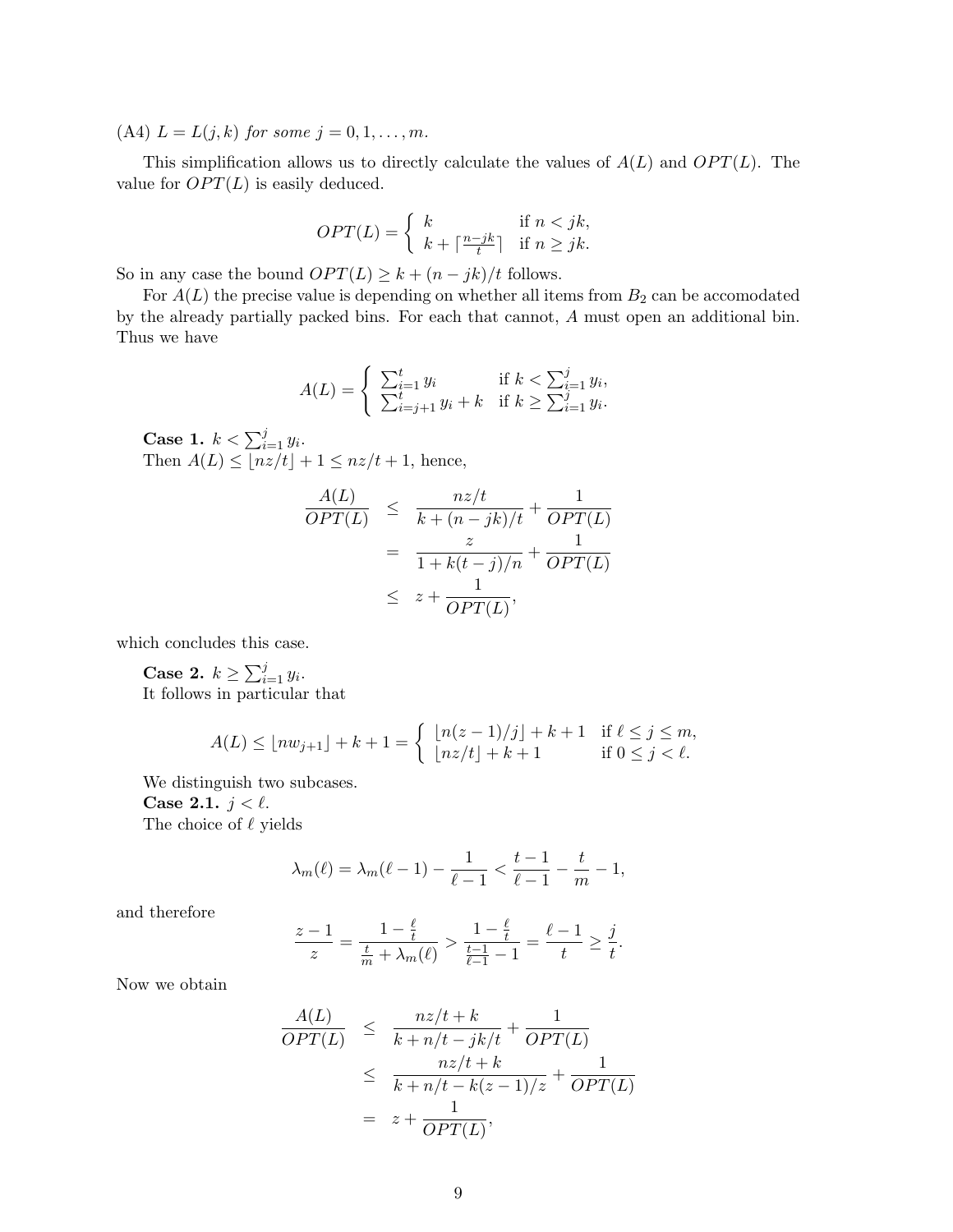achieving the desired bound.

Case 2.2.  $j \geq \ell$ .

Then we first observe that

$$
OPT(L) \ge k + \frac{n - jk}{t} = k + (n - jk)\frac{w_{\ell}}{z} \ge k + (n - jk)\frac{w_{j+1}}{z} = k + \left(\frac{n}{j} - k\right)\frac{z - 1}{z}.
$$

Hence, with  $A(L) \leq |n(z - 1)/j| + k + 1$ ,

$$
\frac{A(L)}{OPT(L)} \leq \frac{n(z-1)/j+k}{k+(n/j-k)(z-1)/z} + \frac{1}{OPT(L)}
$$

$$
= z + \frac{1}{OPT(L)}.
$$

This finishes the final case of the proof.  $\Box$ 

We remark that the assumption of integrality of  $1/s$ , which has been used throughout this section, can be relaxed at the cost of increasing the upper bound on asymptotic competitive ratio by a factor of at most  $1 + 1/t$ , where  $t = |1/s|$ . This can be seen by considering an algorithm behaving like A, except that it treats the items from the batch  $B_1$  as if they were all of size  $1/t$  instead of s.

Considering again briefly the general version of 2-BBPP, in which the initial batch may contain items of different sizes, it seems that the competitive ratio increases as the item sizes within the initial batch decrease (cf. the table in Section 3). However, if more than one item size occurs in the initial batch, and all item sizes are small, then it is intuitively reasonable to attempt to achieve a good competitive ratio by approximating all sizes by a single size, say, by their average. Thus altogether we feel that we have reasonable support for Conjecture 1.

#### 5 Further Research

The introduction of BBPP raises several natural problems. It would be very interesting to obtain algorithms for 2-BBPP whose asymptotic competitive ratios are lower than those of on-line algorithms. This problem can be extended to  $k$ -BBPP, BBPP restricted to sequences with exactly k batches, for fixed  $k \geq 2$ .

It would also be interesting to obtain lower bounds for the asymptotic competitive ratio of algorithms for k-BBPP for fixed  $k \geq 3$  and prove (or disprove) the optimality of our lower bound r.

We believe that batched generalizations of other on-line problems are of definite interest and deserve investigation.

## References

- [1] D.J. Brown, A lower bound for on-line one-dimensional bin packing algorithms. Tech. report R-864, Coordinated Science Laboratory, Urbana, IL, 1979.
- [2] B. Chandra, Does randomization help in on-line bin packing? Inform. Process. Lett. 43 (1992) 15-19.